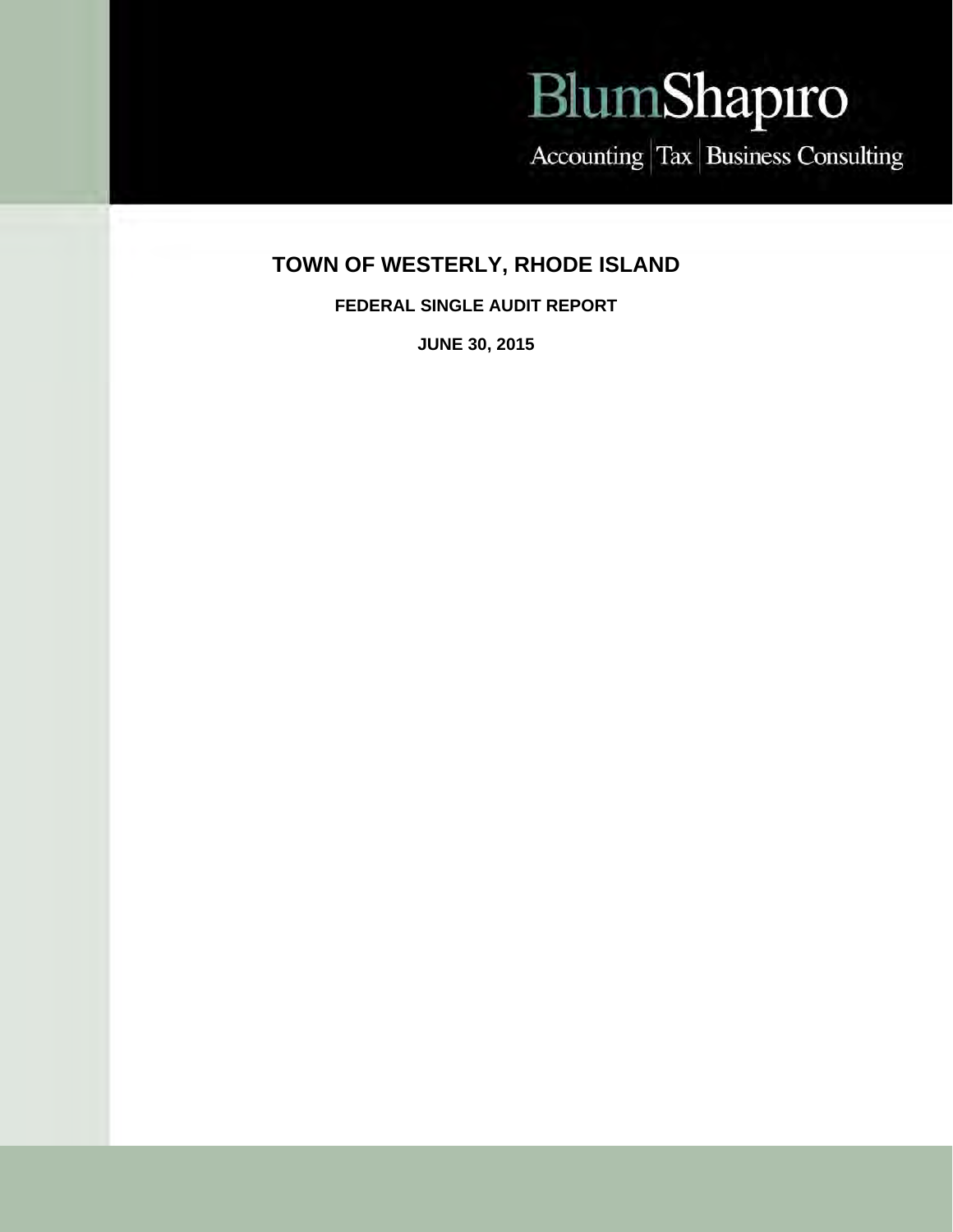## **TOWN OF WESTERLY, RHODE ISLAND FEDERAL SINGLE AUDIT REPORT JUNE 30, 2015 TABLE OF CONTENTS**

| Independent Auditors' Report on Compliance for Each Major Federal Program; Report<br>on Internal Control over Compliance; and Report on the Schedule of Expenditures of<br>Federal Awards Required by OMB Circular A-133 | $1 - 3$        |
|--------------------------------------------------------------------------------------------------------------------------------------------------------------------------------------------------------------------------|----------------|
| Schedule of Expenditures of Federal Awards                                                                                                                                                                               | 4-6            |
| Notes to Schedule of Expenditures of Federal Awards                                                                                                                                                                      | $\overline{7}$ |
| Independent Auditors' Report on Internal Control over Financial Reporting and on<br>Compliance and Other Matters Based on an Audit of Financial Statements Performed<br>in Accordance with Government Auditing Standards | $8 - 9$        |
| Schedule of Findings and Questioned Costs                                                                                                                                                                                | 10             |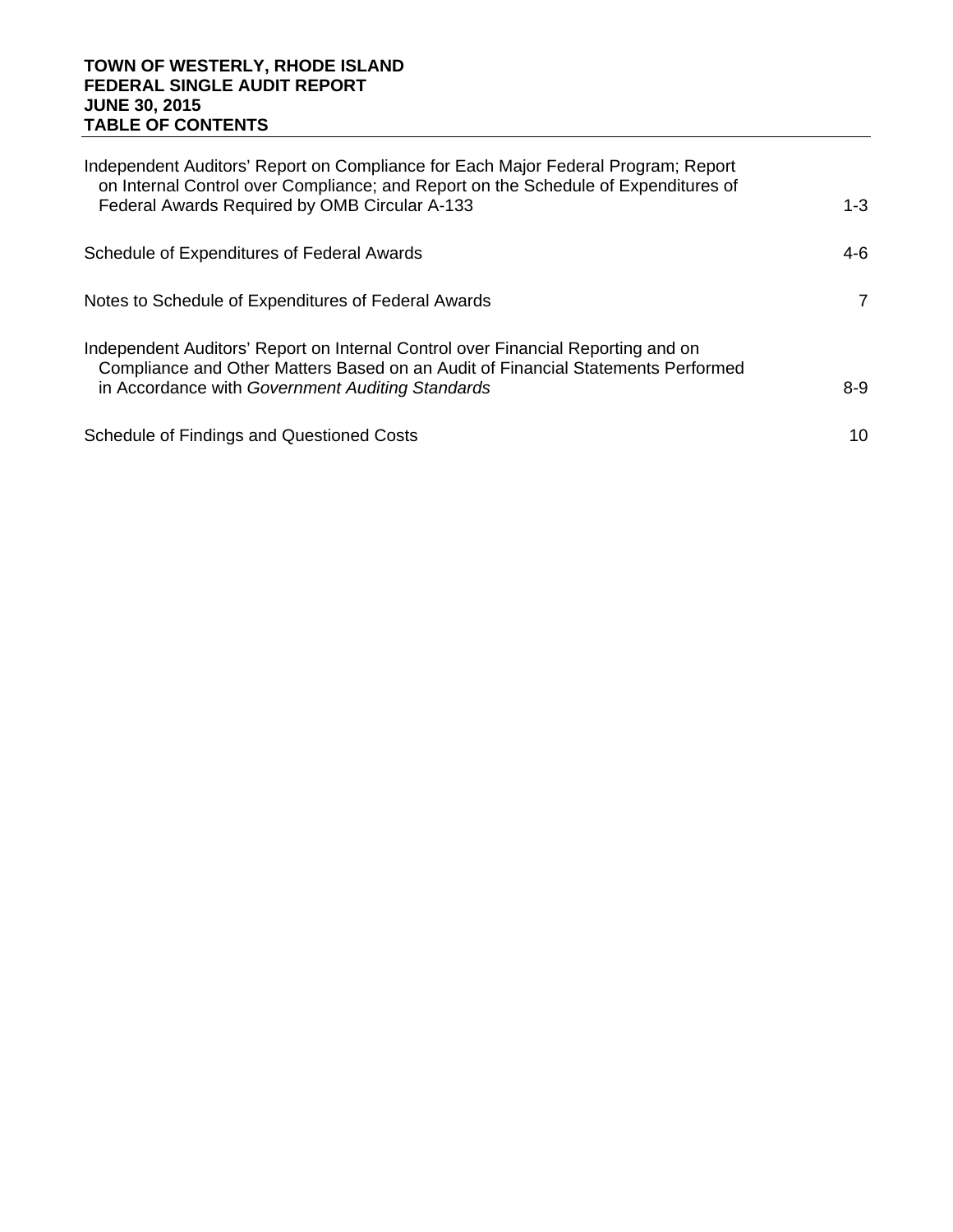

Accounting Tax Business Consulting

### **Independent Auditors' Report on Compliance for Each Major Federal Program; Report on Internal Control over Compliance; and Report on the Schedule of Expenditures of Federal Awards Required by OMB Circular A-133**

To the Honorable President and Members of the Town Council Town of Westerly, Rhode Island

## **Report on Compliance for Each Major Federal Program**

We have audited the Town of Westerly, Rhode Island's compliance with the types of compliance requirements described in the *OMB Circular A-133 Compliance Supplement* that could have a direct and material effect on each of the Town of Westerly, Rhode Island's major federal programs for the year ended June 30, 2015. The Town of Westerly, Rhode Island's major federal programs are identified in the summary of auditors' results section of the accompanying schedule of findings and questioned costs.

#### *Management's Responsibility*

Management is responsible for compliance with the requirements of laws, regulations, contracts and grants applicable to its federal programs.

#### *Auditors' Responsibility*

Our responsibility is to express an opinion on compliance for each of the Town of Westerly, Rhode Island's major federal programs based on our audit of the types of compliance requirements referred to above. We conducted our audit of compliance in accordance with auditing standards generally accepted in the United States of America; the standards applicable to financial audits contained in *Government Auditing Standards*, issued by the Comptroller General of the United States; and OMB Circular A-133, *Audits of States, Local Governments, and Non-Profit Organizations*. Those standards and OMB Circular A-133 require that we plan and perform the audit to obtain reasonable assurance about whether noncompliance with the types of compliance requirements referred to above that could have a direct and material effect on a major federal program occurred. An audit includes examining, on a test basis, evidence about the Town of Westerly, Rhode Island's compliance with those requirements and performing such other procedures as we considered necessary in the circumstances.

We believe that our audit provides a reasonable basis for our opinion on compliance for each major federal program. However, our audit does not provide a legal determination of the Town of Westerly, Rhode Island's compliance.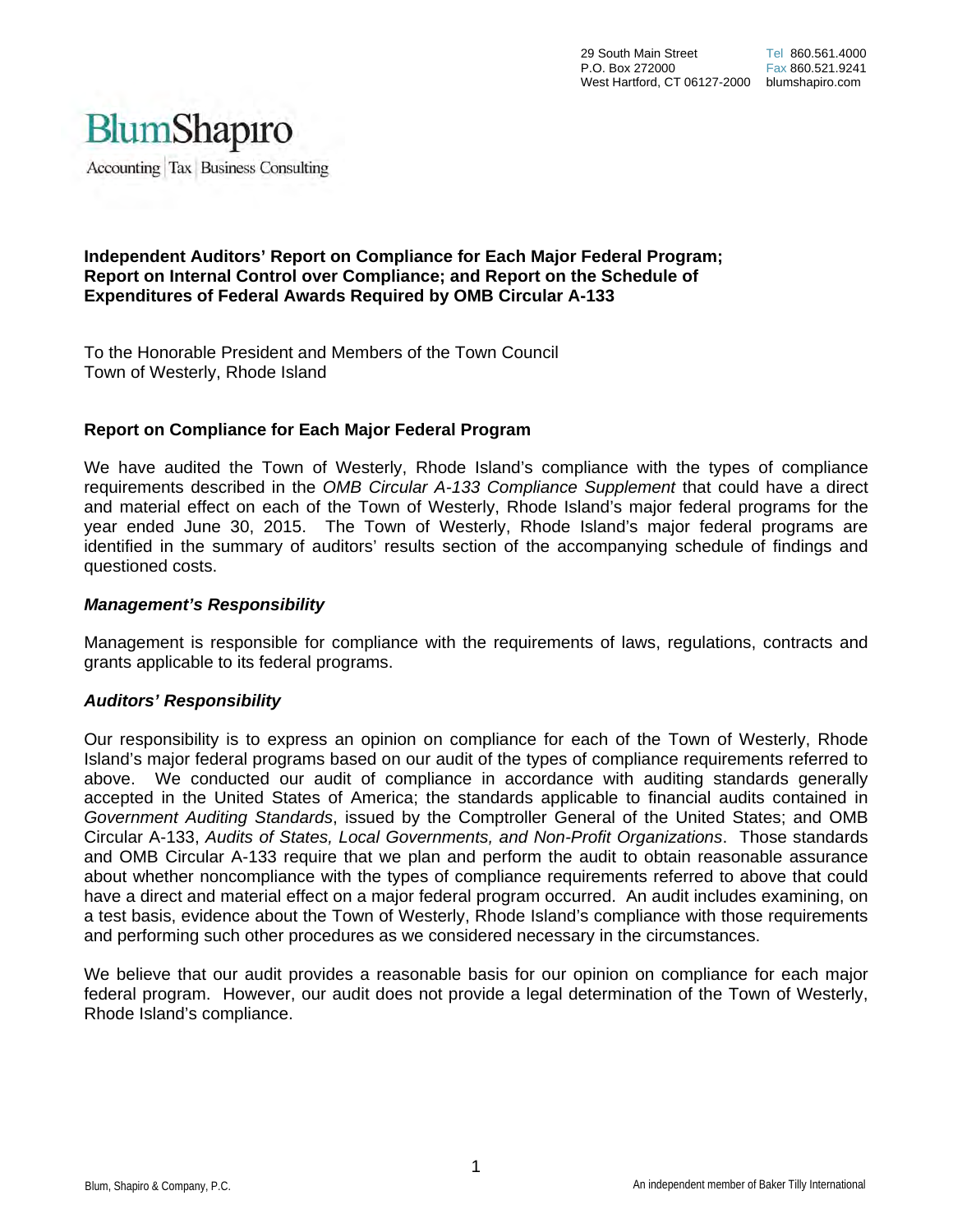# *Opinion on Each Major Federal Program*

In our opinion, the Town of Westerly, Rhode Island, complied, in all material respects, with the types of compliance requirements referred to above that could have a direct and material effect on each of its major federal programs for the year ended June 30, 2015.

#### **Report on Internal Control over Compliance**

Management of the Town of Westerly, Rhode Island, is responsible for establishing and maintaining effective internal control over compliance with the types of compliance requirements referred to above. In planning and performing our audit of compliance, we considered the Town of Westerly, Rhode Island's internal control over compliance with the types of requirements that could have a direct and material effect on each major federal program to determine the auditing procedures that are appropriate in the circumstances for the purpose of expressing an opinion on compliance for each major federal program and to test and report on internal control over compliance in accordance with OMB Circular A-133, but not for the purpose of expressing an opinion on the effectiveness of internal control over compliance. Accordingly, we do not express an opinion on the effectiveness of the Town of Westerly, Rhode Island's internal control over compliance.

A deficiency in internal control over compliance exists when the design or operation of a control over compliance does not allow management or employees, in the normal course of performing their assigned functions, to prevent, or detect and correct, noncompliance with a type of compliance requirement of a federal program on a timely basis. A material weakness in internal control over compliance is a deficiency, or combination of deficiencies, in internal control over compliance such that there is a reasonable possibility that material noncompliance with a type of compliance requirement of a federal program will not be prevented, or detected and corrected, on a timely basis. A significant deficiency in internal control over compliance is a deficiency, or combination of deficiencies, in internal control over compliance with a type of compliance requirement of a federal program that is less severe than a material weakness in internal control over compliance, yet important enough to merit attention by those charged with governance.

Our consideration of internal control over compliance was for the limited purpose described in the first paragraph of this section and was not designed to identify all deficiencies in internal control over compliance that might be material weaknesses or significant deficiencies. We did not identify any deficiencies in internal control over compliance that we consider to be material weaknesses. However, material weaknesses may exist that have not been identified.

The purpose of this report on internal control over compliance is solely to describe the scope of our testing of internal control over compliance and the results of that testing based on the requirements of OMB Circular A-133. Accordingly, this report is not suitable for any other purpose.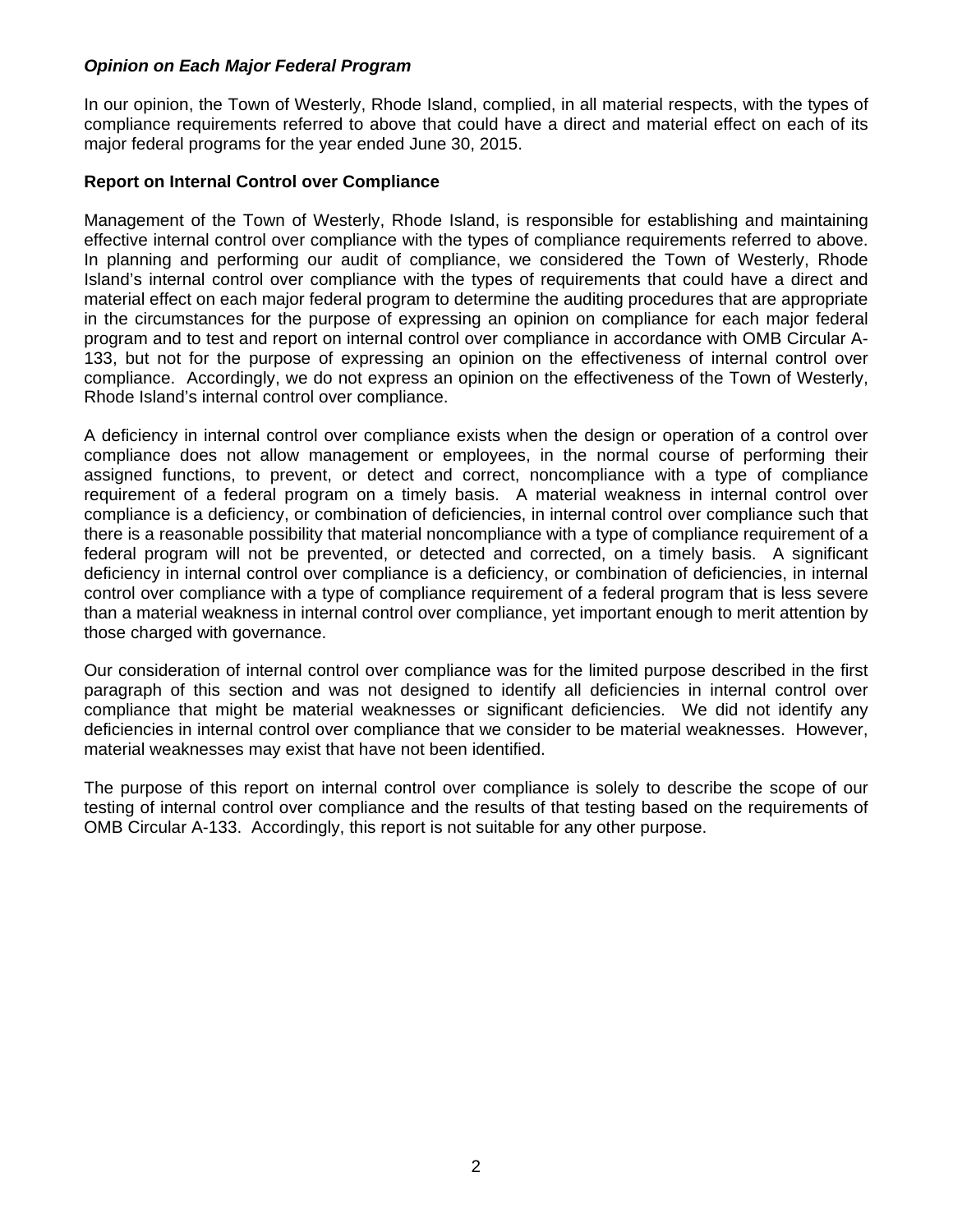### **Report on Schedule of Expenditures of Federal Awards Required by OMB Circular A-133**

We have audited the financial statements of the governmental activities, the business-type activities, each major fund and the aggregate remaining fund information of the Town of Westerly, Rhode Island, as of and for the year ended June 30, 2015, and the related notes to the financial statements, which collectively comprise the Town of Westerly, Rhode Island's basic financial statements. We issued our report thereon dated December 30, 2015, which contained unmodified opinions on those financial statements. Our audit was conducted for the purpose of forming opinions on the financial statements that collectively comprise the basic financial statements. The accompanying schedule of expenditures of federal awards is presented for purposes of additional analysis as required by OMB Circular A-133 and is not a required part of the basic financial statements. Such information is the responsibility of management and was derived from and relates directly to the underlying accounting and other records used to prepare the basic financial statements. The information has been subjected to the auditing procedures applied in the audit of the financial statements and certain additional procedures, including comparing and reconciling such information directly to the underlying accounting and other records used to prepare the basic financial statements or to the basic financial statements themselves, and other additional procedures in accordance with auditing standards generally accepted in the United States of America. In our opinion, the schedule of expenditures of federal awards is fairly stated in all material respects in relation to the basic financial statements as a whole.

Blum, Shapino & Company, P.C.

West Hartford, Connecticut December 30, 2015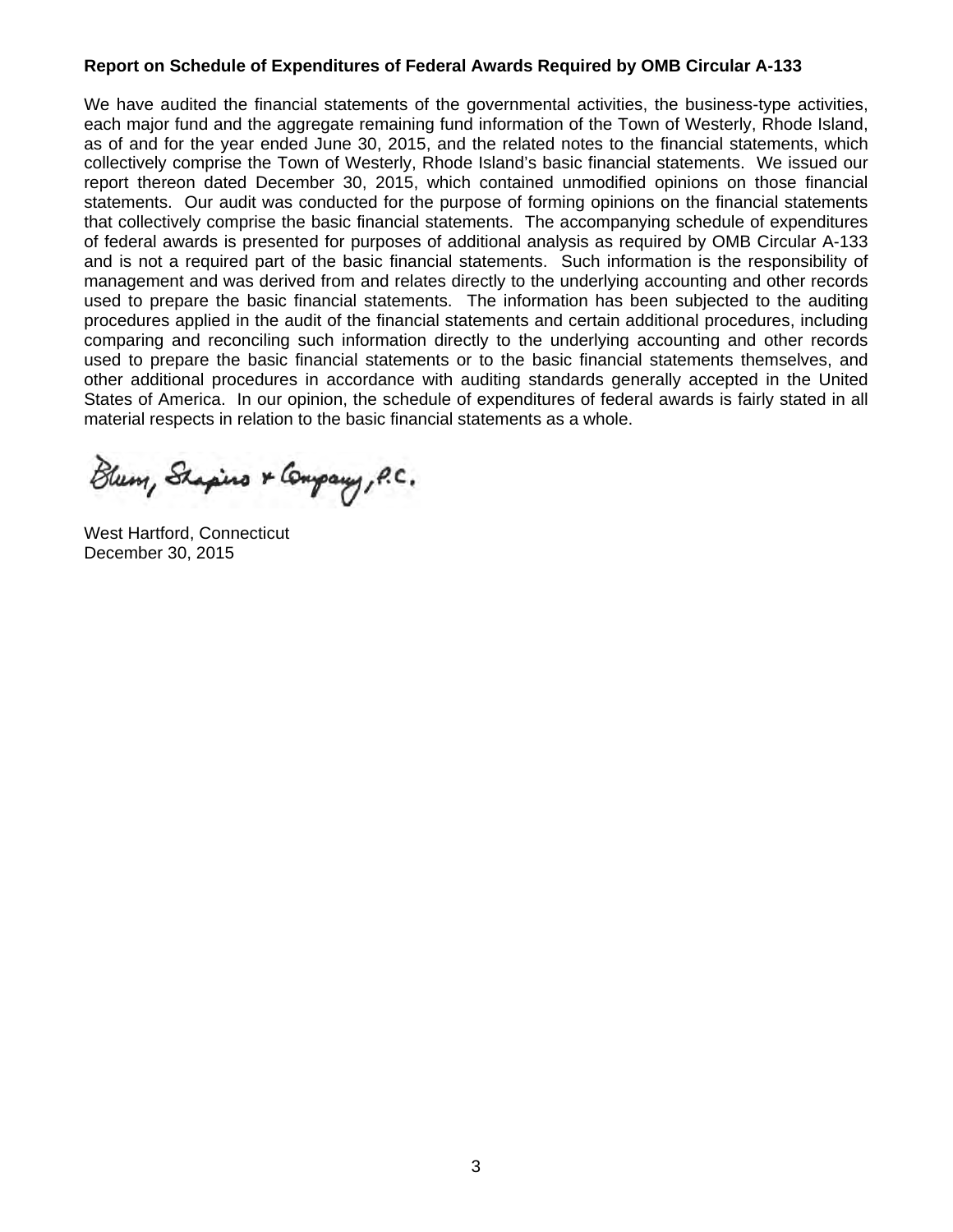### **TOWN OF WESTERLY, RHODE ISLAND SCHEDULE OF EXPENDITURES OF FEDERAL AWARDS FOR THE YEAR ENDED JUNE 30, 2015**

| Federal Grantor/Pass-Through Grantor/<br><b>Program or Cluster Title</b>                                                                                                              | <b>Federal</b><br><b>CFDA</b><br><b>Number</b> | <b>Pass-Through Entity</b><br><b>Identifying Number</b> | <b>Expenditures</b> |
|---------------------------------------------------------------------------------------------------------------------------------------------------------------------------------------|------------------------------------------------|---------------------------------------------------------|---------------------|
| <b>United States Department of Agriculture</b>                                                                                                                                        |                                                |                                                         |                     |
| Direct Program:                                                                                                                                                                       |                                                |                                                         |                     |
| NRCS Emergency Watershed Protection                                                                                                                                                   | 10.920                                         |                                                         | \$<br>38,116        |
| Passed Through the Rhode Island Department of<br>Education:                                                                                                                           |                                                |                                                         |                     |
| <b>Child Nutrition Cluster:</b>                                                                                                                                                       |                                                |                                                         |                     |
| National School Lunch Program                                                                                                                                                         |                                                |                                                         |                     |
| Cash assistance                                                                                                                                                                       | 10.555                                         | N/A                                                     | 481,677             |
| Non-cash assistance (commodities)                                                                                                                                                     | 10.555                                         | N/A                                                     | 37,066              |
| School Breakfast Program                                                                                                                                                              | 10.553                                         | N/A                                                     | 117,600             |
| .06 additional                                                                                                                                                                        | 10.553                                         | N/A                                                     | 11,203              |
| Senate breakfast                                                                                                                                                                      | 10.553                                         | N/A                                                     | 3,468               |
|                                                                                                                                                                                       |                                                |                                                         | 651,014             |
| Fresh Fruit and Vegetable                                                                                                                                                             | 10.582                                         | 2725-17602-030                                          | 46,140              |
| <b>Total United States Department of</b><br>Agriculture                                                                                                                               |                                                |                                                         | 735,270             |
| <b>United States Department of Housing and</b><br><b>Urban Development</b><br>Passed through the Rhode Island Division of<br>Planning, Office of Housing and Community<br>Development |                                                |                                                         |                     |
| <b>CDBG - State Administered CDBG Cluster:</b>                                                                                                                                        |                                                |                                                         |                     |
| Community Development Block Grant - 2009                                                                                                                                              | 14.228                                         | 09/36/28                                                | 7,367               |
| Community Development Block Grant - 2010                                                                                                                                              | 14.228                                         | 10/36/29                                                | 11,844              |
| Community Development Block Grant - 2011                                                                                                                                              | 14.228                                         | 11/36/30                                                | 26,424              |
| Community Development Block Grant - 2011                                                                                                                                              | 14.228                                         | 11/36/30                                                | 75,433              |
| Community Development Block Grant - 2012                                                                                                                                              | 14.228                                         | 12/36/31                                                | 50,810              |
| Community Development Block Grant - 2013                                                                                                                                              | 14.228                                         | 13-36-32                                                | 80,755              |
| Community Development Block Grant - 2014                                                                                                                                              | 14.228                                         | 14/36/33                                                | 90,300              |
| Community Development Block Grant - 2015                                                                                                                                              | 14.228                                         | <b>HPG-15</b>                                           | 8,583               |
|                                                                                                                                                                                       |                                                |                                                         | 351,516             |

(Continued on next page)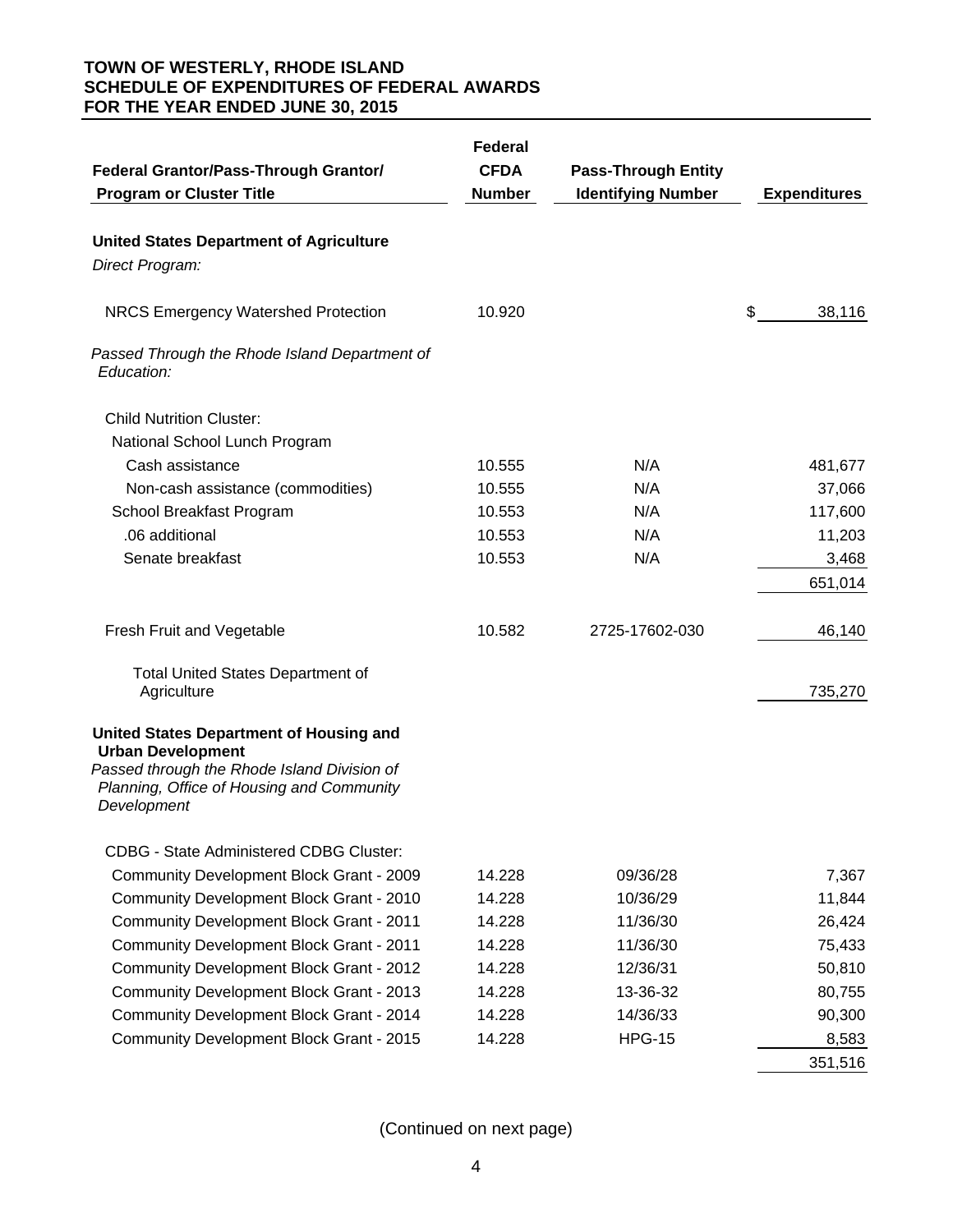# **TOWN OF WESTERLY, RHODE ISLAND SCHEDULE OF EXPENDITURES OF FEDERAL AWARDS (CONTINUED) FOR THE YEAR ENDED JUNE 30, 2015**

| Federal Grantor/Pass-Through Grantor/<br><b>Program or Cluster Title</b>                                              | <b>Federal</b><br><b>CFDA</b><br><b>Number</b> | <b>Pass-Through Entity</b><br><b>Identifying Number</b> | <b>Expenditures</b> |
|-----------------------------------------------------------------------------------------------------------------------|------------------------------------------------|---------------------------------------------------------|---------------------|
| <b>Community Development Block Grant Disaster</b>                                                                     |                                                |                                                         |                     |
| Recovery - 2010<br><b>Community Development Block Grant Disaster</b>                                                  | 14.269                                         | 19-36-30C                                               | \$<br>19,750        |
| Recovery - 2013<br><b>Community Development Block Grant Disaster</b>                                                  | 14.269                                         | 13-38-DR01                                              | 16,419              |
| Recovery - 2014                                                                                                       | 14.269                                         | 13-38-DR-01                                             | 682,086             |
|                                                                                                                       |                                                |                                                         | 718,255             |
| <b>Total United States Department of Housing</b><br>and Urban Development                                             |                                                |                                                         | 1,069,771           |
| <b>United States Department of Transportation</b><br>Passed through the Rhode Island Department of<br>Transportation: |                                                |                                                         |                     |
| <b>Highway Safety Cluster:</b>                                                                                        |                                                |                                                         |                     |
| State and Community Highway Safety                                                                                    | 20.600                                         | N/A                                                     | 25,470              |
| <b>United States Department of Education</b><br>Passed through the Rhode Island Department of<br>Education:           |                                                |                                                         |                     |
| Special Education Cluster (IDEA):                                                                                     |                                                |                                                         |                     |
| <b>IDEA Part B</b>                                                                                                    | 84.027                                         | 2725132.02.02                                           | 808,741             |
| Preschool                                                                                                             | 84.173                                         | 2725135.02.02                                           | 18,362              |
| COZ                                                                                                                   | 84.027A                                        | 2720105.01.04                                           | 5,000               |
|                                                                                                                       |                                                |                                                         | 832,103             |
| Title I, Part A Cluster:                                                                                              |                                                |                                                         |                     |
| Title I                                                                                                               | 84.010                                         | 2725117.02.02                                           | 479,051             |
| Title III                                                                                                             | 84.365                                         | 2725165.02.02                                           | 10,103              |
| Title II - Improving Teacher Quality                                                                                  | 84.367                                         | 2725164.02.02                                           | 169,793             |
| <b>Adult Education</b>                                                                                                | 84.002                                         | 2720-12201-1301                                         | 54,301              |
| Wireless Classroom                                                                                                    | 84.048                                         | 2607289311017                                           | 124,969             |
| HIV / STD Prevention                                                                                                  | 93.079                                         | 2725-1972-501                                           | 4,500               |
| Race-to-the-Top Incentive                                                                                             | 84.395B                                        | 4572135.02.02.00                                        | 36,315              |

Total United States Department of Education 1,711,135

(Continued on next page)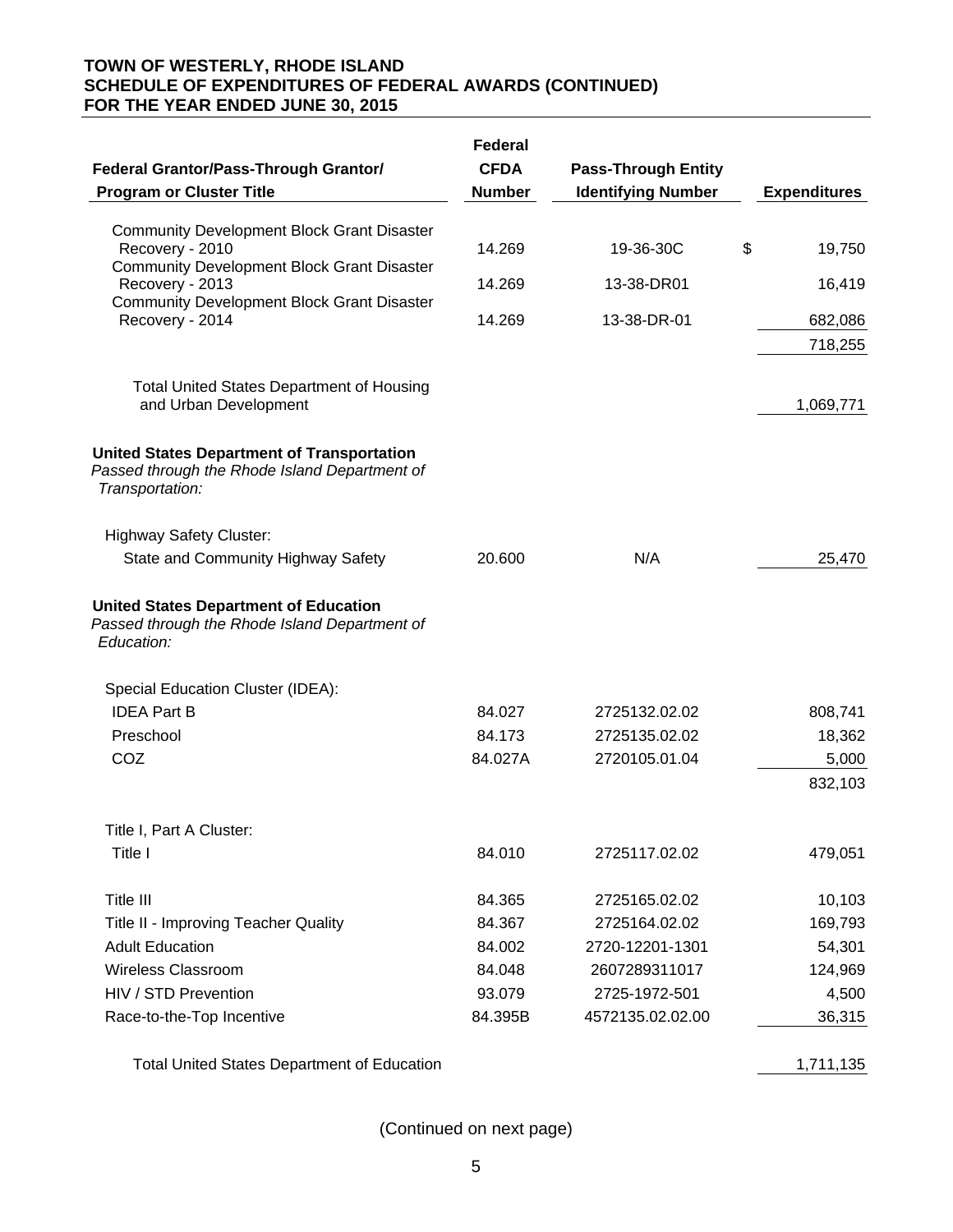# **TOWN OF WESTERLY, RHODE ISLAND SCHEDULE OF EXPENDITURES OF FEDERAL AWARDS (CONTINUED) FOR THE YEAR ENDED JUNE 30, 2015**

| Federal Grantor/Pass-Through Grantor/<br><b>Program or Cluster Title</b>                                                         | Federal<br><b>CFDA</b><br><b>Number</b> | <b>Pass-Through Entity</b><br><b>Identifying Number</b> | <b>Expenditures</b> |
|----------------------------------------------------------------------------------------------------------------------------------|-----------------------------------------|---------------------------------------------------------|---------------------|
| <b>United States Department of Labor</b><br>Passed through the Rhode Island Department of<br>Elementary and Secondary Education: |                                         |                                                         |                     |
| <b>WIA Incentive Grant</b>                                                                                                       | 17.267                                  | 2725-19802-501                                          | \$<br>7,158         |
| <b>United States Department of Homeland Security</b><br>Passed through the Rhode Island Emergency<br><b>Management Agency:</b>   |                                         |                                                         |                     |
| <b>Hazard Mitigation Grant Program</b>                                                                                           | 97.039                                  | FEMA 4027-DR-RI #14 &<br>FEMA 4089-DR-RI #9-R           | 240,556             |
| <b>United States Department of Commerce</b><br>Direct Program:                                                                   |                                         |                                                         |                     |
| Economic Adjustment Assistance                                                                                                   | 11.307                                  |                                                         | 2,489,120           |
| <b>United States Environmental Protection Agency</b><br>Direct Program:                                                          |                                         |                                                         |                     |
| <b>Brownfields Assessment and Cleanup</b><br><b>Cooperative Agreements</b>                                                       | 66.818                                  |                                                         | 24,125              |
| <b>Total Federal Awards Expended</b>                                                                                             |                                         |                                                         | 6,302,605<br>S      |

The accompanying notes are an integral part of this schedule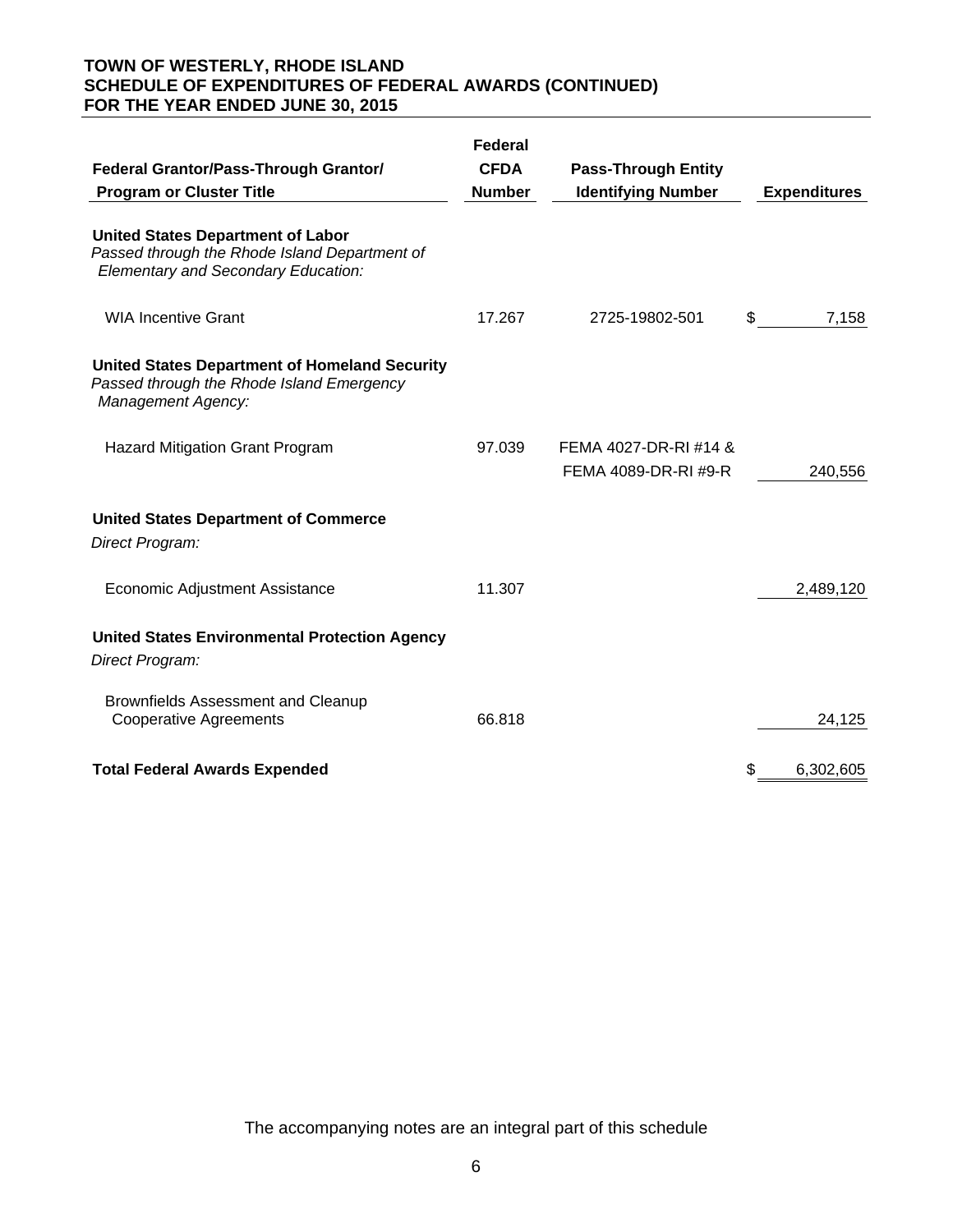# **1. BASIS OF PRESENTATION**

The accompanying schedule of expenditures of federal awards (the Schedule) includes the federal grant activity of the Town of Westerly, Rhode Island, under programs of the federal government for the year ended June 30, 2015. The information in the Schedule is presented in accordance with the requirements of the Office of Management and Budget (OMB) Circular A-133, *Audits of States, Local Governments, and Non-Profit Organizations*.

Because the Schedule presents only a selected portion of the operations of the Town of Westerly, Rhode Island, it is not intended to, and does not, present the financial position, changes in fund balance, changes in net position or cash flows of the Town of Westerly, Rhode Island.

# **2. SUMMARY OF SIGNIFICANT ACCOUNTING POLICIES**

Expenditures reported on the Schedule are reported using the modified accrual basis of accounting. Such expenditures are recognized following the cost principles contained in OMB Circular A-87, *Cost Principles for State, Local, and Indian Tribal Governments*, wherein certain types of expenditures are not allowable or are limited as to reimbursement.

# **3. NONCASH AWARDS**

Donated commodities in the amount of \$37,066 are included in the Department of Agriculture's National School Lunch Program, CFDA #10.555. The amount represents the market value of commodities received.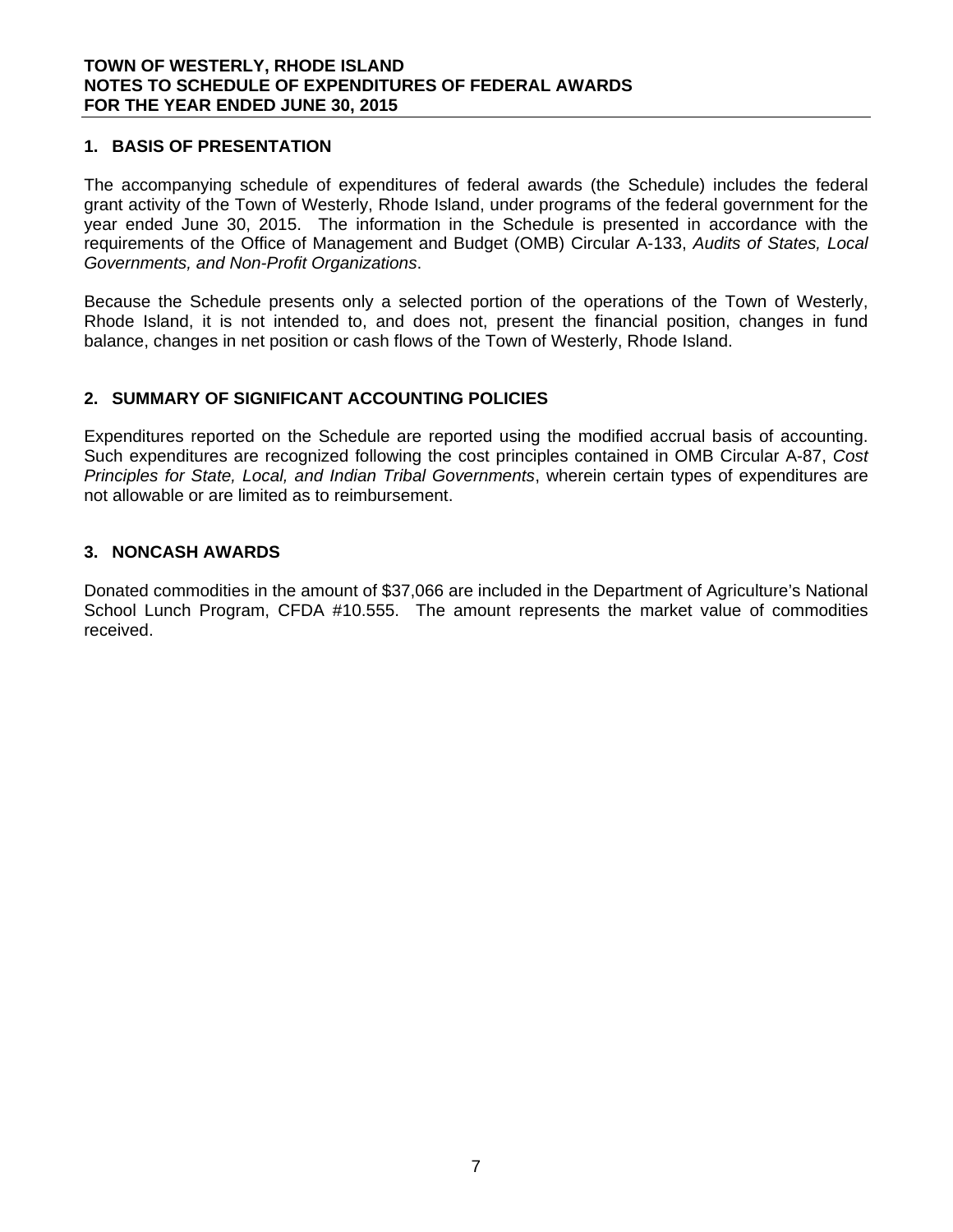

Accounting Tax Business Consulting

#### **Independent Auditors' Report on Internal Control over Financial Reporting and on Compliance and Other Matters Based on an Audit of Financial Statements Performed in Accordance with** *Government Auditing Standards*

To the Honorable President and Members of the Town Council Town of Westerly, Rhode Island

We have audited, in accordance with the auditing standards generally accepted in the United States of America and the standards applicable to financial audits contained in *Government Auditing Standards*, issued by the Comptroller General of the United States, the financial statements of the governmental activities, the business-type activities, each major fund and the aggregate remaining fund information of the Town of Westerly, Rhode Island, as of and for the year ended June 30, 2015, and the related notes to the financial statements, which collectively comprise the Town of Westerly, Rhode Island's basic financial statements, and have issued our report thereon dated December 30, 2015.

#### **Internal Control over Financial Reporting**

In planning and performing our audit of the financial statements, we considered the Town of Westerly, Rhode Island's internal control over financial reporting (internal control) to determine the audit procedures that are appropriate in the circumstances for the purpose of expressing our opinions on the financial statements, but not for the purpose of expressing an opinion on the effectiveness of the Town of Westerly, Rhode Island's internal control. Accordingly, we do not express an opinion on the effectiveness of the Town of Westerly, Rhode Island's internal control.

A deficiency in internal control exists when the design or operation of a control does not allow management or employees, in the normal course of performing their assigned functions, to prevent, or detect and correct, misstatements on a timely basis. A material weakness is a deficiency, or combination of deficiencies, in internal control such that there is a reasonable possibility that a material misstatement of the entity's financial statements will not be prevented, or detected and corrected, on a timely basis. A significant deficiency is a deficiency, or combination of deficiencies, in internal control that is less severe than a material weakness, yet important enough to merit attention by those charged with governance.

Our consideration of internal control was for the limited purpose described in the first paragraph of this section and was not designed to identify all deficiencies in internal control that might be material weaknesses or significant deficiencies. Given these limitations, during our audit we did not identify any deficiencies in internal control that we consider to be material weaknesses. However, material weaknesses may exist that have not been identified.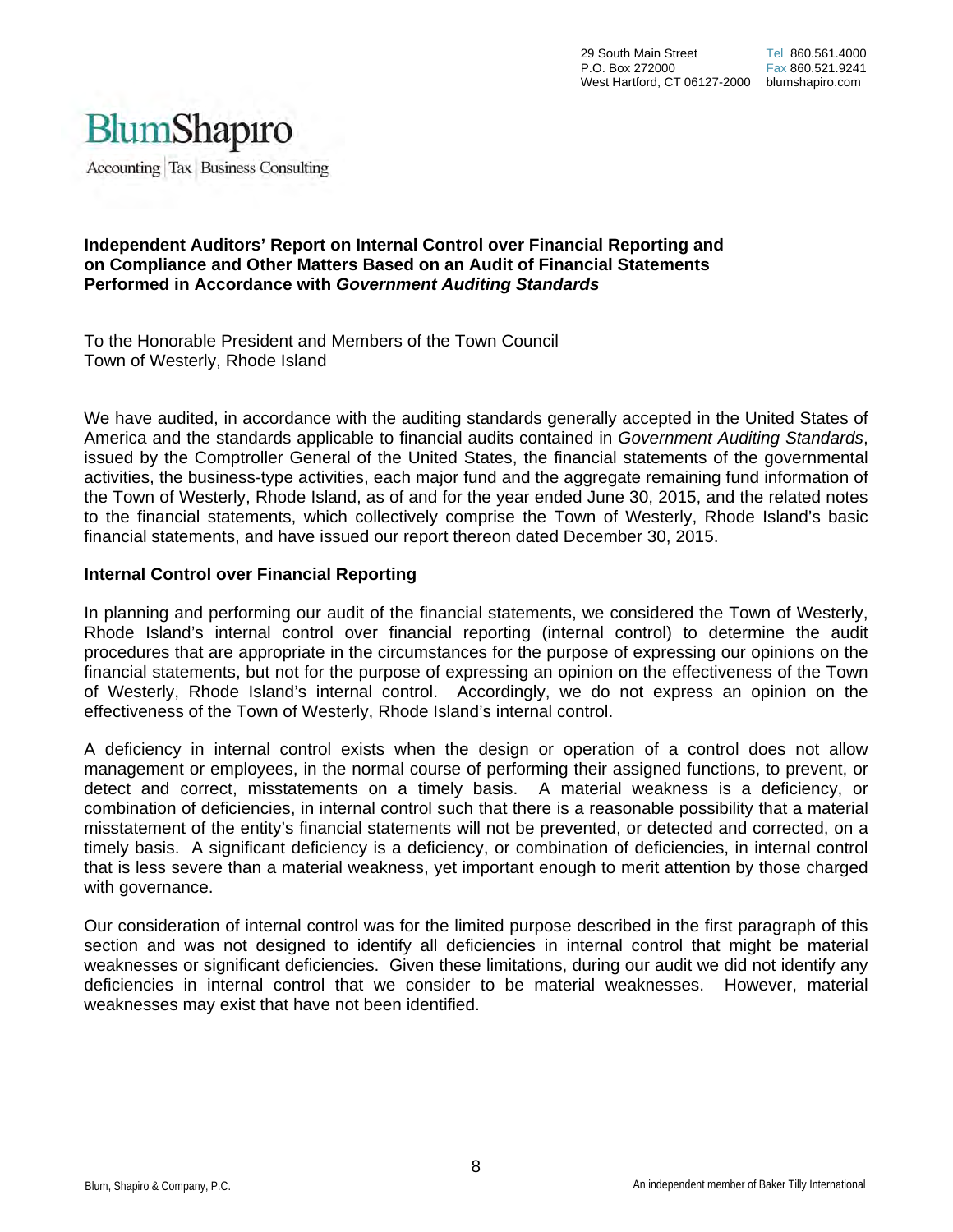### **Compliance and Other Matters**

As part of obtaining reasonable assurance about whether the Town of Westerly, Rhode Island's financial statements are free from material misstatement, we performed tests of its compliance with certain provisions of laws, regulations, contracts and grant agreements, noncompliance with which could have a direct and material effect on the determination of financial statement amounts. However, providing an opinion on compliance with those provisions was not an objective of our audit, and, accordingly, we do not express such an opinion. The results of our tests disclosed no instances of noncompliance or other matters that are required to be reported under *Government Auditing Standards*.

# **Purpose of this Report**

The purpose of this report is solely to describe the scope of our testing of internal control and compliance and the result of that testing, and not to provide an opinion on the effectiveness of the Town of Westerly, Rhode Island's internal control or on compliance. This report is an integral part of an audit performed in accordance with *Government Auditing Standards* in considering the Town of Westerly, Rhode Island's internal control and compliance. Accordingly, this communication is not suitable for any other purpose.

Blum, Stapins & Company, P.C.

West Hartford, Connecticut December 30, 2015